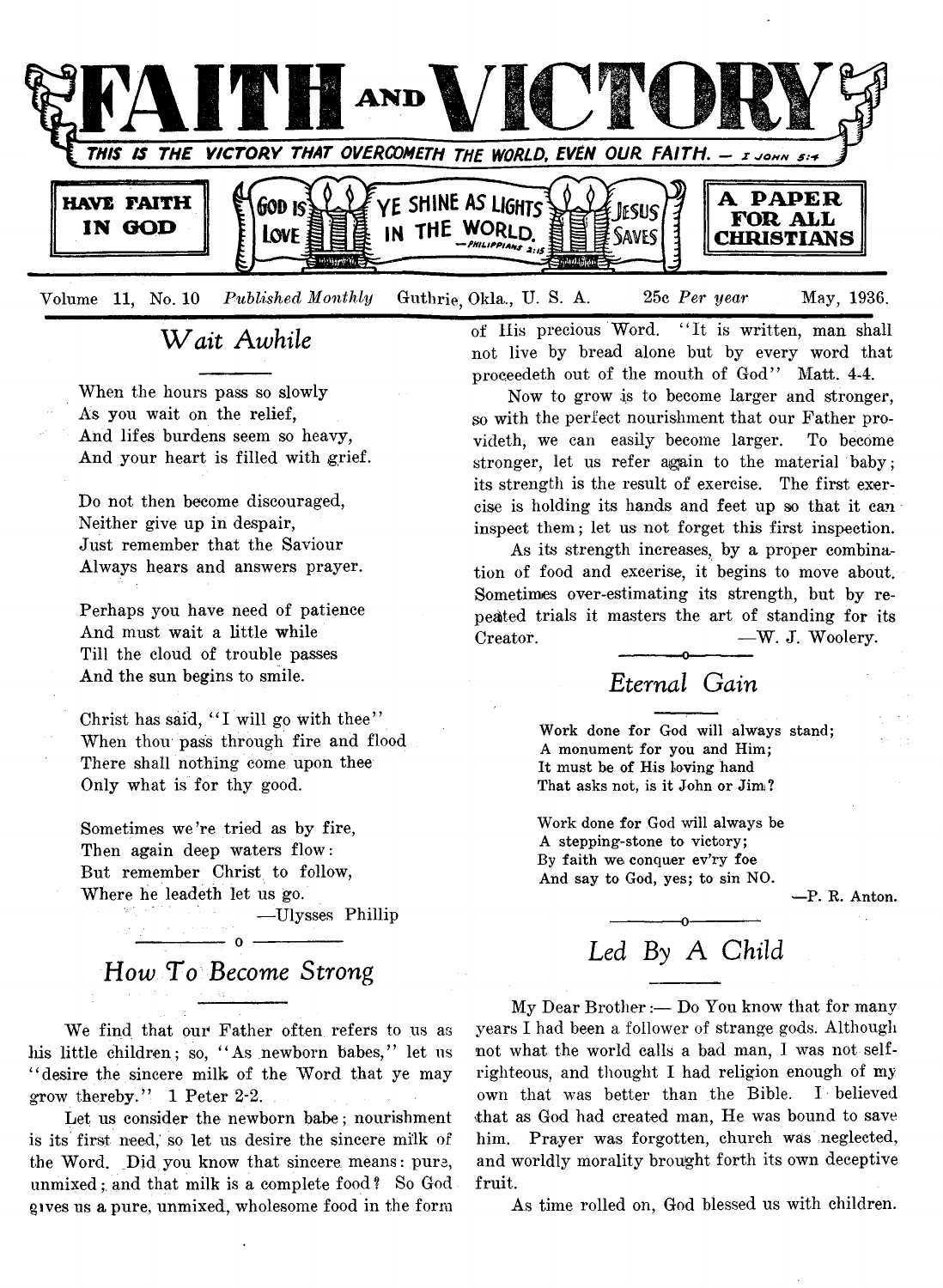**As my boy grew up, our mutual love for him made us anxious about his welfare and future career.**

**His mind turned over the little he had learned of God, and his nightly prayers, taugjht him by us from habit and superstition more than any conscientious feelings; and the sweet and earnest manner in which he inquired of his poor, sinful father to know more about his heavenly Father, proved to me that God had given me a great blessing in him.**

**A greater distrust of myself and a greater sense of inability to assure my boy of the' truth of the faith contained in the simple prayers I had learned from my mother, gradually began to grow over me, and made me oftener think. Still, I had not even a Bible in the house. What was I to teach my boy— Christ and Him crucified or the doctrine I had tried to believe? Blessed be God, He in His sovereign will, chose for me!**

**One of his little friends died, then another, then his uncle. All these made an impression on the boy. He rebelled against it; wanted to know " why God had done it, It was hard that God should just go and take his friends; he wished He would not do it. ' ' I, of course had to explain as best I could.**

**One evening he was lying on the bed, partly undressed, myself and my wife being seated by the fire. She had been telling me that T. had not been a good boy thaf day. She had told me what he had been doing, and had reproved him for it. All was quiet; when, suddenly, he broke out in a loud crying and** sobbing, which surprised us. I went to him and **asked him what was the matter.**

**" I don't want it there, father; I don't want it there," said the child.**

**" What, my child, what is it?"**

**" Why, father, I don't want the angels to write down in God's book all the bad things I have done today. I don't want it there. I wish it could bo wiped out."**

**And his distress increased. What could I do? I did not believe; but yet I had been taught the proper way to console him, so I said:**

"Well, you need not cry! you can have it all **wiped out in a minute."**

**" How, father, how ?"**

**" Why, get down on your knees, and ask God, for Christ's sake, to wipe it out, and He will do it."**

**I did not have to speak twice. He jumped out of bed, saying:**

"Father, won't you come and help me?"

**Now came the trial. The boy's distress was so great, and he pleaded so earnestly, that the big man,** **Who had never bowed before God in spirit and in truth, got down on his knees alongside of that dear hoy, and asked God to wipe away his sins, too.** We **then got up, and he lay down on his bed agaip. In a few moments he said:**

**" Father, are you sure it is all wiped out?'!'**

**Oh! how the acknowledgment .grated througri my unbelieving heart as the words came through my mouth:**

**" Why, yes, my son; the Bible says, if you ask God, from your heart, for Christ's sake, to do it, and** you are really sorry for what you have done, it shall **be all blotted out."**

**The fountains at last burst forth, and my cold heart was melted within me, and turing away, I said:**

**" My dear wife, we must first find God if we want to show Him to our children. We cannot show them the way unless we know it ourseves."**

**After a little, the boy with almost heaven looking out of his eye, came from his bed, and, leaning on my knee, turned up his face to mine, and said:**

**" Father, are you and mother sinners?"**

"Why, yes, my son, we are."

"Well," said he, "have not you a Saviour? Why are you sinners? Why don't you love God?"

**I answered as best I could. And in the silent hours of the night I bent in prayer over that dear boy, and prayed. " Lord, T believe; help thou mine unbelief." My wife too, united with me, and we prayed jointly for ourselves and our child. And God heard our prayers, and received us, as He always does those who seek Him with a whole heart; for He** has said unto such, "they shall surely find me."

# --------------o-------------- The True Way Of Salvation

**Mankind is lost and undone. No person can save himself. " Can the Ethiopian change his skin, or the leopard his spots ? then may ye also do good, that are accustomed to do evil?" Jer. 13:23. " For** all have sinned, and come short of the glory of God." **" For God hath concluded them all in unbelief, that He might have mercy upon all." Rom. 3 :23; 1 1 :32.**

**The One True Sheepfold of which Christ is the Shepherd and the Kingdom of God in this world are one and the same thing. " Except a man be born again, he cannot see the Kingdom of God. " " Except a man be born of water and of the Spirit, he cannot enter the Kingdom of God. That which is born of the flesh is flesh; and that which is born of the Spirit is spirit. Marvel not that I said unto thee,**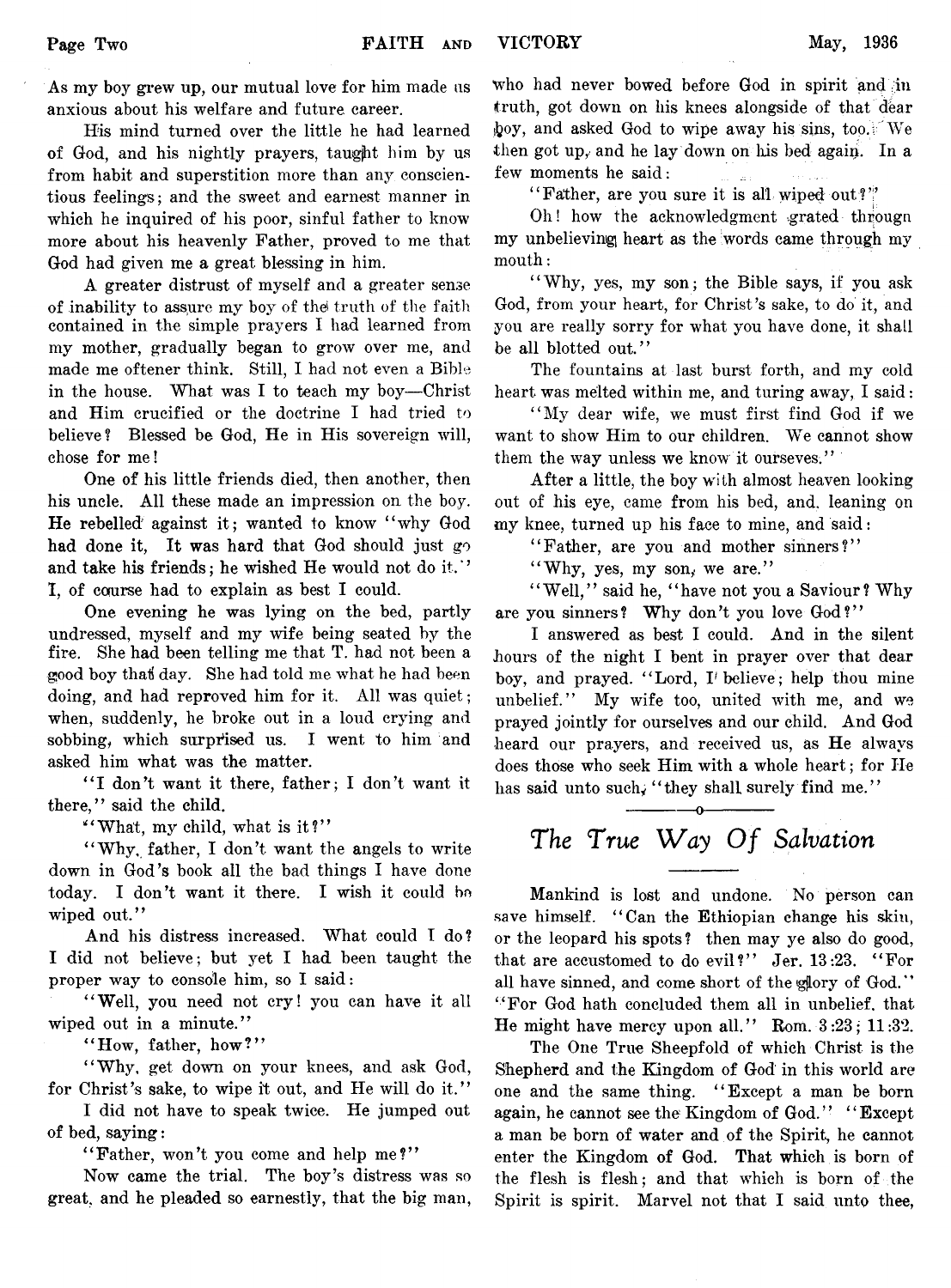**Ye must be born again." John 3:3, 5j-7.**

**' ' The heart is deceitful above all things, and des**pertately wicked: who can know it?" Jer. 17:9. Although "the heart of the wicked is little worth." **Prov. 10:20, yet Johovah speaks from heaven: " My son, give Me thine heart, and let thine eyes observe** My ways." Prov. 23:26. Why does the Pure and **Holy God so yearn for the polluted heart, for the soul, mind and body so defiled? Is it because He provided the Lamb of God, who shed His blood on the Cross of Calvary, that all who confess and forsake their evil deeds and wicked doings shall obtain full remission of sins and eternal life in the world to come ?**

**" And as Moses lifted up the serpent in the wilderneses^ even so must the Son of man be lifted Tip: that whosoever believeth in Him should not perish, but have everlasting life. For God so loved the world, that he gave his only begotten Son, that whosoever believeth in Him should not perish** bot have everlasting life. For God sent no<sup>\*</sup> His Son into the world to condemn the world; but that the world through Him might be saved." Jno. **8 :14-17.**

**" Verily, verily, I say unto you, He that entereth not by the door into the Sheepfold, but climbeth up some other way, the same is a thief and a robber.7' ' ' I am the door: by Me if any man enter in he shall \*aved, and shall go in and out, and find pas**\*ur-

**" I am the way, the truth, and the life: no man** cometh unto the Father but by Me." John 10:1,9; **14:6.**

"He that covereth his sins shall not prosper**but whosoever confesseth and forsakes them shall have mercy." Prov. 28:13. " If we confess our sins, He is faithful and just to forgive us our sins, and to cleanse us from all unrighteousness." 1 John 1:9. All who confess and forsake their transgressions receive the New Birth, and at once find themselves within the True Sheepfold, " which is the Church of the Living God, the Pillar and Ground of the Truth.77 1 Tim. 3:15. This the " Church of the** Firstborn Heb. 12:22, 23, is free from all human **organization. Free from all pride, formality, transgression and free from all departure from " the faith which was once delivered unto the saints.77 Jude 1 :3 .; 1 Tim. 4:1 -3 ; 2 Tim. 3:1-9, 13: 4 :3, 4 ; 2 Peter 2 :l-3 ; Rev. 2 :5, 6, 14, 15, 20-23.**

This article outlines the One True Way of Salva**tion. There are many religions in the world today,** but there is only ONE SALVATION, and that is **being well and truly converted to God through**

**Christ, and obeying the New Testament Gospel in** its fulness. "The law of the Lord is perfect, converting the soul." "As for God. His way is per**fect: the Word of the Lord is tried; He is a buck**ler to all those that trust in Him." Psalm 18:7; 18: **30;**

We praise Jehovah for the perfect plan of SAL-**VATION. " For there is no difference between the Jew and the Greek: for the same Lord over all is rich unto all that call upon; Him. For whosoever** shall call upon the Name of the Lord shall be saved.<sup>77</sup> **Rom. 10:12, 13. " And the Spirit and the Bride say, Come. And let him that heareth say, Come. And him that is athirst come. And whosoever will, let him take of the water of life freely. " Rev. 22:17. — W . M. Potter.**

## **----------------— o ------- :--------—** True *Happiness*

**Riches do not bring happiness, For happiness lies hot in gold ; Nor can it be said that fame or honor A feeling of satisfaction hold.**

**Happiness lies not in worldly goods, For that was never intended;**

**Only through the salvation of Jesus Christ Can one really be contented.**

**The life of a Christian is a happy life,**

**A life full of peace and sweet rest; And those who have Christ's Spirit within**

**Are the possessors of true happiness.**

**— Mrs. John Kester.**

### **— ------------- o ------------------- MEETING REPORT**

I feel led to publish the report of the meetings we have been having in Silver (Ity. We had a two weeks meeting in December. Brother Jackson and Sister Bell held the meeting, and 25 claimed to have obtained salvation.

There was also a meeting held here by Sister Francis Bell of Okmulgee, beginning on the 8th of Feb. which lasted for 6 nights. There were seven who claimed to have gotten salvation, and a few sanctified. We also toook the Lord's supper on the 12th of April. There were 25 who took an active part in it, of that number, five were ministers, Sister Bell, Sister Edwards, Brother Jackson of Okmulgee, brother Bray from Tulsa, brother Jonnie Johnson from Salt Creek and other visiting saints.

Your saved brother, - Finoch Jones.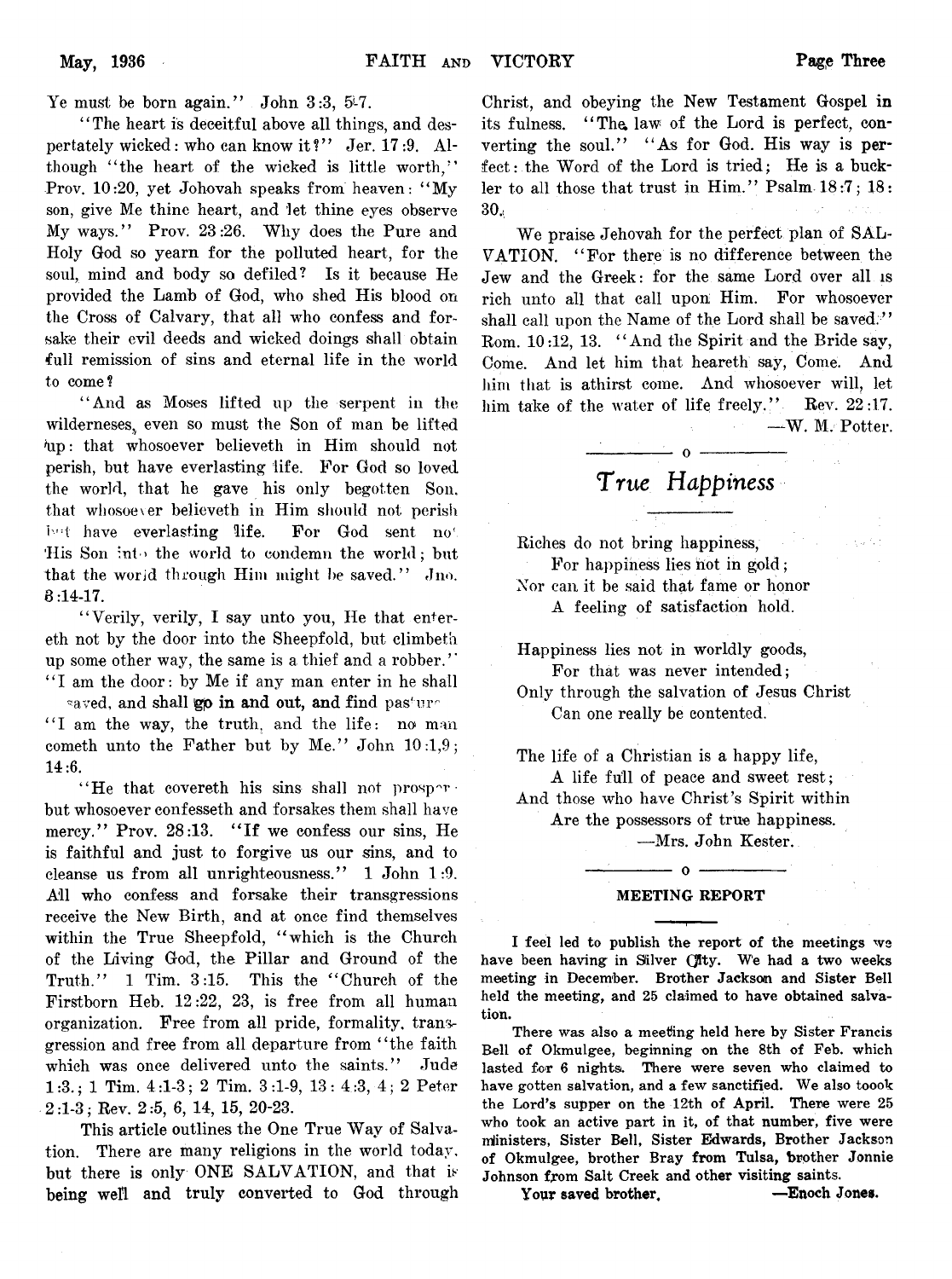# **L'EAITH AND VICTORY"**

### **16-PAGE HOLINESS MONTHLY**

**An exclusive, full gospel paper printed and sent out in the name of the Lord Jesus Christ in the interest of all Christians, which body of believers constitutes the one and only true Church of God.**

**This anti-sectarian paper is edited and published each month (except August of each year which is Camp-meeting month, and we omit this month to attend these meetings) by Fred Pruitt, assisted by Mary A. Pruitt, and other consecrated workers at FAITH PUBLISHING HOUSE, 920 W. Mansur Ave., Guthrie, Oklahoma.**

**(Entered as second-class matter June 10, 1930 at the Postoffice at Guthrie, Oklahoma under the Act of March, 3, 1879.) —SUBSCRIPTION PRICES—**

| Twelve copies to any address, one year2.00  |  |
|---------------------------------------------|--|
| Ten copies to different addresses, 1 yr2.00 |  |

**This publication teaches salvation from all sin, sanctification for believers, unity and oneness for which Jesus prayed as recorded in John 17: 21 and manifested by the apostles and believers after Pentecost. ..By God's grace we teach, preach and practice the gospel of the Lord Jesus Christ, the same gospel which Peter, John and Paul preached, taught and practiced, including the Divine healing of the body. James 5: 14, 15.**

**Its Motto: Have faith in God. Its Object: The glory of God and the salvation of men; the promulgation and restoration of the whole Truth to the people in this " evening time" as it was in the morning Church of the first century; the unification of all true believers in one body by the love of God. Its Standard: Separation from the world and entire devotion to the service and will of God. Its Characteristics: No discipline but the Bible; no bond of union but the love of God; no test of fellowship but the indwelling Spirit of Christ; and separation from all human organizations that are not authorized in the Word of God.**

**Through the Free Literature Fund, thousands of gospel tracts are published and sent out free of charge as the Lord supplies. Go-operation of our readers is solicited, and will be appreciated in any way the Bible and the Holy Spirit teaches you to do or stirs your heart. "Freely ye have received, freely give." Read Exodus 25: 2; 1 Chron. 29: 9; 2 Cor. 9: 7, and Luke 6: 38.**

**Free-will offerings sent in to the work will be thankfully received as from the Lord and used in the furtherance of the gospel work as God directs unless otherwise specified. All personal checks and Post Office Money Orders** should be made payable to Fred Pruitt or to Faith Publish**ing House.**

> **"Work on, work on, nor doubt, nor fear. From age to age this voice shall cheer:— Whate'er may die or be forgot, Work done for God, it dieth NOT." FAITH PUBLISHING HOUSE**

**920 W. Mansur Ave., Guthrie, Oklahoma 'Phone No. 1523-J, U. S. A.**

 $\sim$   $\sim$ 

### EDITORIALS

**Bro. Ault of Ind. writes me that he visited the Atheist 's grave at North Benton, Ohio last Nov. and he saw one snake come out of his hole and then go back in.**

**While we were holding meetings at Kent, Ohio last Sept, we visited this Atheist's grave and we found the tomb and statue just as described in the tract,** but we did not see any snakes. We decided that the **snakes had either been killed off or left. It seems that God had commanded the snakes to continue their abode in that Atheist's grave to testify to all whom it may concern that He is God and rules the universe and can and does command his created animals and they obey Him. It is written in the Bible that He commanded the ravens to feed Elijah, and the ravens obeyed Him. God has lost none of his power; He rules and can and does do those things that are impossible with man.**

**It is reported that this man or Atheist's said** some years before he died that, "If there was a God, **let his grave be infested with snakes. ' ' According to many testimonies, " He sure got 'em."**

### $0 - 0 - 0 - 0 - 0 - 0$

**In the Gospel Trumphet of February 29th, 1936, IT. M. Higgle has an article or testimony in which he relates of him having a bad spell of sickness by blood poisoning wherein he came near passing over. While in a very low ebb of life he says the Lord made him very conscious of a number of things, First, that there is but one passport to heaven, the blood of Christ. He saw painly that he could not rest his hope on labors in gospel work. The blood was the** pass word that opened heaven's pearly gates.

**Second, " that for some time I have seen a trend toward the world in many ways. The plain saintly looking pilgrimsi dressed and appearing as, 'women professing Godliness' are becoming very few in number. The general appearance of many congregtions is the same as found in the old, dead, formal and proud churches and cannot be distinguished from the theater goers; and the astonishing thing is that they have let down the line fence entirely and have joined the hell-bound masses in the picture shows and theaters. There is a multitude caught in this emigration away from God and whirling along so rapidly they are completely blinded and unconscious of it."**

**He said that he had promised God that he would lift up his voice like a trumphet and cry out against the sins of the church as never before.**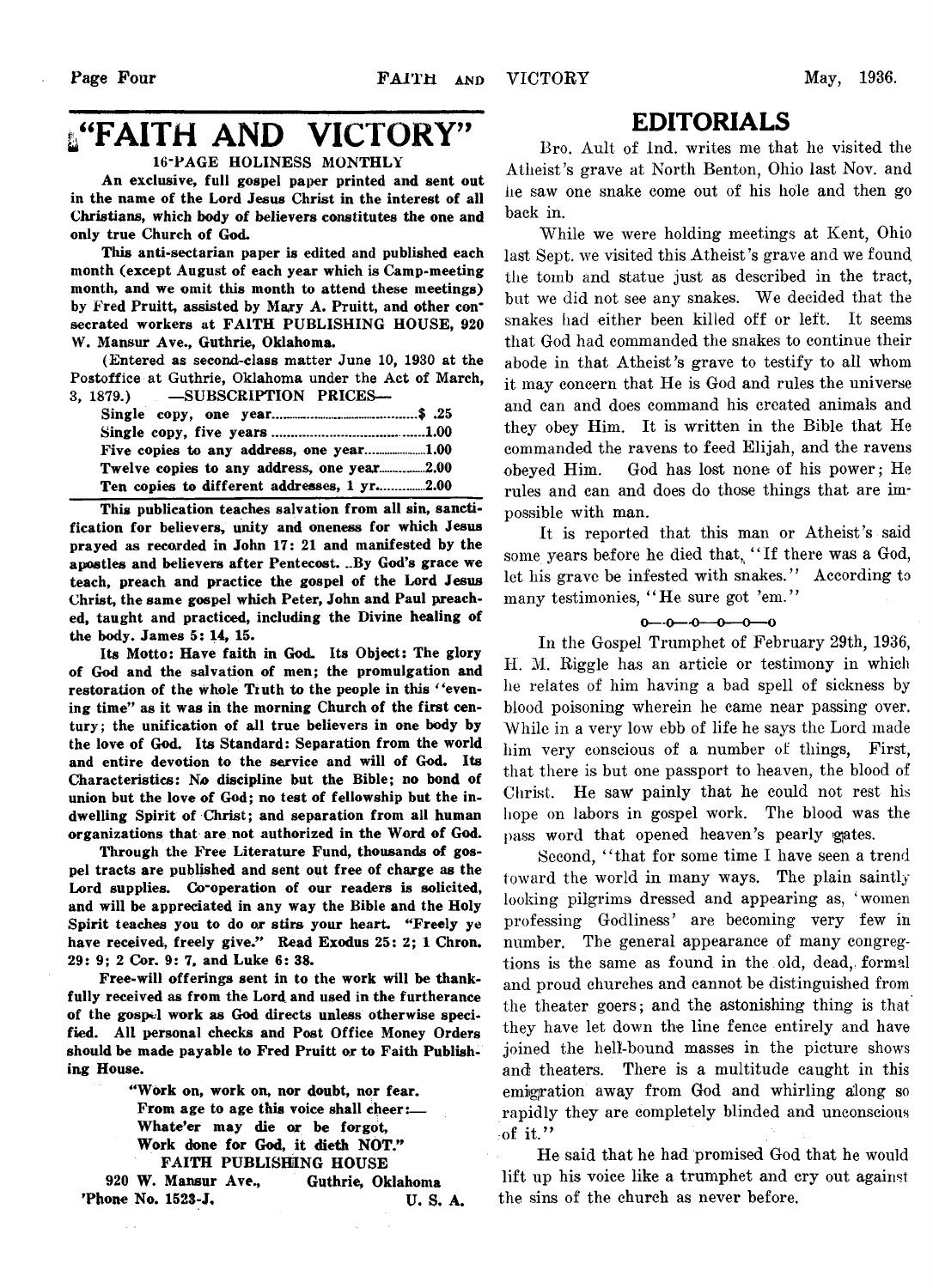**(Editor) Over eighteen years ago the Lord plain**ly showed me that the Trumphet movemnt was be**ing swallowed up with worldliness and warned me to loosen from the thing which by His grace I did. Tt may seem strange to some why the Lord did not r could not show this thing to H. M. Riggle years ago. The truth of the matter is this. It is hard for one who is much entangled in a thing and has more or less love for it to see the thing as it is and thus they drift on with the tide. The Lord had to get him down to death's door before he could get courage enough to publicly speak a thing he said he had been seeing for some years. Now, he says he had promised God that he would lift up his voice like a trumphet and cry out against these things. His labors against this will be useless unless he first clears himself from the rubbish for he helped start the thing when he donned the tie and later endorsed and fellow-shipped other things of a worldly nature. The only safe thing for this man to do is to obey the scriptures found in Rev. 18th chapter from first to sixth verse, which says, " Come out of her my people.7'**

**History proves to us that there has never been a movement which has become adulterated with the world that has ever cleansed itself or been reformed and come back to a standard of purity and become again separate from the world, as Holy people unto God; but on the contrary has become numbered in ■he " Valley of dead bones" Ezekiel 37, and needs to ho prophecied to, and not endorsed. A minister preaching has no weight of eternal worth when he himself has on some worldly attire, endorses or is entangled in the thing! he speaks against. My prayer is that God will awaken those who are asleep or are at ease in Zion.**

### $0 - 0 - 0 - 0 - 0$

**Jesus said, " When the Son of man cometh, shall He find faith on the earth?' 'Luke 18:8.**

**It seems that real heart faith is very scarce on the earth to-day and for this reason we have plenty of lip and word service but very little self-denial and real sacrifice for the spreading of the unadulterated gospel of Christ. Men have so little faith in God that they just hold on to money or property, fearing lest if they turn loose that they would be jn want and God would not help them out; others hold their property and means to give to their children fearing that God would never take any note or care of them; others will insure their lives giving their money to Life Insurance companies throlgh life, fearing lest God would fail and they would have no**

**way to live when they are old or their children would suffer need. I say shame on such lip and word service people.**

**The world is cursed with false prophets who feign to have faith in the living God and at the same time they wrest the scriptures from their proper meaning and in that w^ay they teach for doctrines the commandments of men and the multitude of people believing them worship God in vain. People who worship God in vain have no eternal reward. All they get is in this world.**

**When scriptures are wrested from their proper meaning they then become the commandments of men. These false teachers and preachers so interpret the scriptures and so teach them that nearly ; ail professed followers of Christ fix up more or less like the worldly minded and have friend-ship with the world, which is the enemy of God. James 4:4. When we look upon a professed preacher of the gospel standing the pulpit with bobbed hair, short sleeves, short skirts, painted; face and lips, wearing gold and having! other marks of worldly fashion and style upon them we know that they are a disgrace to the cause of God and a reproach to God-fearing men and women. Not only ministers who do these things are a disgrace and a reproach but all others who profess Christ and do such things. Also, those who fel**low-ship and endorse them in these ungodly ways are **partakers of their sins.**

**Jesus said to some professors of his day. " In vain they do worship me, teaching for doctrines, the commandments of men." Matt. 15:9.**

 $0 - 0 - 0 - 0$ 

My son Lawrence Pruitt, wife and little boy, my wife and sister Miles left by Auto on the 18th of April for California. They took a good supply of tracts and papers along and will make several stops on the way out there. They will likely be gone over a month.

It makes our Office help rather short, but the Lord is supplying with other help so we are confident that the Lord will enable us to keep the literature going forth. He always has a way as we mix faith with going forward.

Wife has been held close here in the Office work for a long time and we are glad that she can make this trip.

She has denied herself for years so the printing work could be kept going and the last year or so she has added more work for her self by taking in some washings each week to help keep up family needs.

Contnue to pray for her and the rest of the party and also for us here at the Office. I am asking God to make these dear ones a blessing to whomsoever they meet with.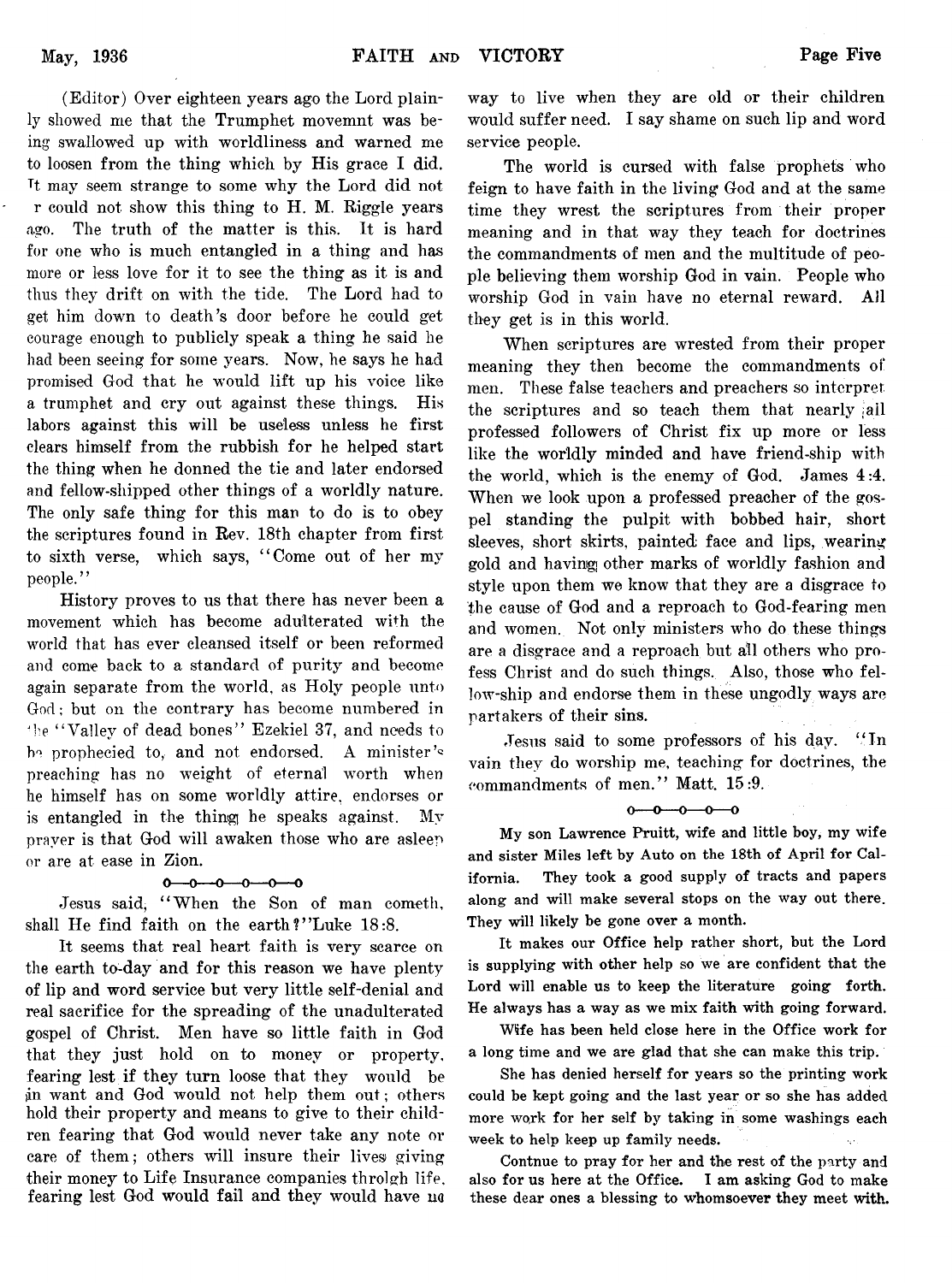### **NOTICE TO CONGREGATIONS**

**During, the state assembly meeting last Dec. at Guthrie there was a proposition brought before the saints to vote on concerning each congregation taking an offering each Sunday for charity purposes.** At the close of each month the secretary was to report to Bro. O. C. Porter, R. 1, Guthrie, Okla., sending **this gift to him where it would be kept to be used for any emergency need arising among the saints. There was a vote taken on this proposition which showed that a strong majority was in favor of it. There has been several congregations responded and some from other states, as we were ordered to advertise it in the** Faith and Victory paper. We believe this to be a **good plan and every congregation should do what they can so that a good sizeh fund can be** *kept on* **hand for needed charity work.**

#### $0 - 0 - 0 - 0 - 0$

**One of the things voted on and strongly approved of in the assembly meeting of Oklahoma last Dec. w that Bro. Audney Davis should take care of the State tent, taking good care of it until called for by local congregations over the state who desired Camp-meetings this summer. The decision of those in the meeting was this: Each congregation in the state who desired a Camp-meeing with a portion of state funds to help carry their Camp-meeting on with should** report to O. C. Porter here at Guthrie giving him the **dates when they desired their meeting and he in turn with others appointed for this purpose would correspond with applicants arranging for the tent to be at meetings in regular order so it would noe have to be hauled back and forth over the state unnecessarily. Each congregation using the tent would be responsible for any damage occuring to it while in their posession.**

**The assembly meeting also ordered us to insert this notice in the Faith and Victory paper. Every real saint should be heartily agreed with the majority voice in the state meeting and do all they can to bring to success the propositions enacted by the saints of the state in this state meeting.**

### **------------- o-------------** CAMPMEETING NOTICE

The Hammond, La. Church of God Camp-meeting will be held this year from June the 26th until July the 5th. They are making preparations for another good meet-

ing at that place.

Particulars will be given in this paper later.

### **0 0 0 0 0**

Minn. Dear Sir:— Please send me some tracts to distribute. It was through a tract that I and 20 others were saved. Yours in Christ, —Isabel Anfong.

### —NOTICE—

There has been several offerings for the folder and job press since the last issue of the Faith and Victory paper went forth, and we appreciate this very much and believe that God is answering our prayers and touching hearts in regard to this needed machinery for His Print Shop.

There is no doubt but that some of our readers are willing beyond what they are able to do and are sending up prayers to God that this need be supplied so the clear gospel can continue to be sent to all parts of the world, it has been said that a gift which brings blessings with it must be a sacrifice, truly, a denying of ones self needs. From the way that Jesus spoke concerning the widow's giving, it would seem he does not measure our giving by the amount given, but according to what a person has left.

There has been something like eighty dollars sent in altogether for the paper folder and job press. While this is greatly short of the amount needed yet, we are resting calmly in the Lord concerning the matter and are looking to Him with an eye of faith knowing that, "The cattle on a thousand hills" are His, and He has many stewards in different parts of the country whom He can i.se to supply this need for His print shop.

We are setting aside the third of May as a special day of fasting and prayer that God will supply this need and keep the gospel going out to a multitude of poor and precious souls. While we are fasting and praying for God to supply the folder and job press let us also pray for the afflicted sick ones that God will heal them. Let every one that is interested in the gospel agree with us in prayer on that day. Fasting and prayer is good for the soul. I would to God that the saints would do more of it.

### **---------------o--------------** A DELAYED OBITUARY

**Martha Ann Cathey was born December 22, 1866, and died at the age of 68 years, 6 months, and 26 days. She was united in marriage to M. J. Phillips in 1885. To this union was born 16 children. Seven died in early youth and infancy and two after they were grown. Mrs. Annie Elizabeth Brooks and Joe BeBee Phillips lived to womanhood and manhood. They preceeded their mother in death. Sister Phillips was sorely afflicted for 20 years. Two years after she was afflicted she claimed Jesus for her Saviour, keeper and healer. Often some of her friends would offer to pay for a treatment from the dooctors, but she would refuse telling them, " I 'm trusting the** Lord. If He heals me, Amen. If not, I'll trust Hin until death." After suffering for 17 years with what we believe to be a cancer, the Lord healed her limb. **In a few months we noticed her eyes began to get weak. In about 6 months she had become blind. In this condition she was unable, to do her house work. W e decided to go to Kansas City to stay with**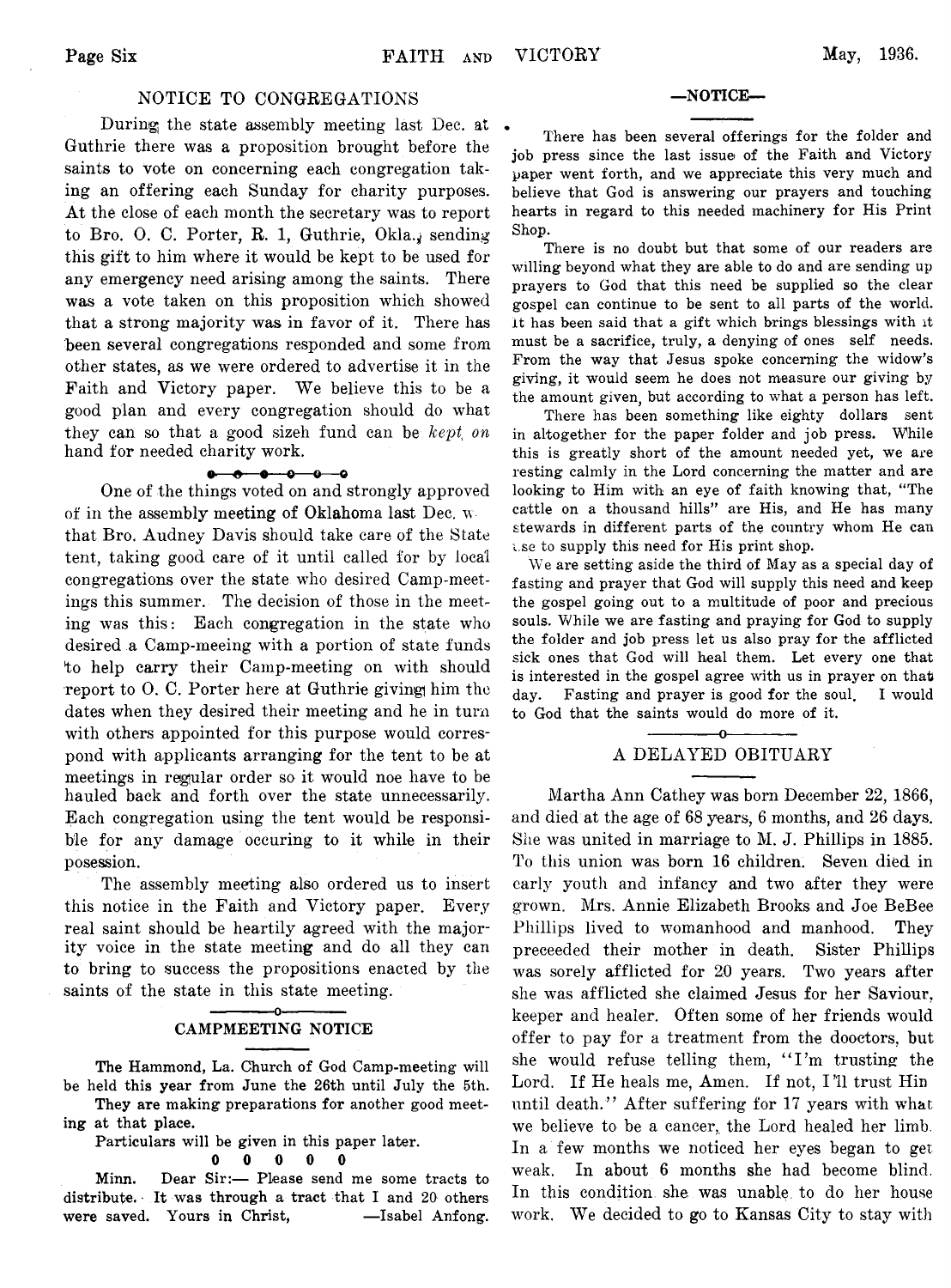**some of the children, which we did, staying with on oldest son. On account of the overflow waters wc moved upstairs. On the evening of the 12th of June she was g^oing up to her bedroom to prepare to g, to bed. After getting near the top of the stairs she fell all the way backwards, breaking her thigh near the hip and bruising her body considerably othe. wise.**

**So she passed away to be with her blessed, lov iiig Saviour, leaving to mourn our loss her husbaiu three sons, four daughters, a number of grandchild ren, four great (grand-children, other relatives,** host of saints and many friends. Our loss is heaven<sup>th</sup> **gain. This relieves me of a long delayed duty tha< I felt I owed my dear devoted wife. Hoping it may be an encouragement to some other afflicte saints, I remain ever your Bro. in Christ for the** whole truth of the Bible. With much holy lov **— M. J. Phillips, Boley, Okla., Box 146**

# A *Peculiar People* **By C. Z. Stonecypher**

**-------- -— o------------ —**

**In Deut. 16 :17, 18 we find the conditions necessary to bring about this state wherein God " who cannot lie" could say, Ye are a chosen generation, a royal priesthood^ a hojly nation, a** *peculiar* **people; " odd fellows," not by process of " joining," but by virtue of obedience to Jesus'command, " Ye must be born again," Jno. 3 :7 ; not of corruptible seed, but of incorruptible by the Word of God, which liveth and abideth** *forever.* **1 Peter 1 : 2, 3 ; Born of God made " partakers of the divine nature" 2 Peter 1 :4 ; " Translated** *out* **of the kingdom of Satan** *into* the kingdom of His dear Son;" that is the kingdom of God. Col. 1:13; Turned "From darkness to light, and from the power of Satan unto God;" where, **" we know we we have passed from death unto life,** because we love the brethren;" 1 John 3:14; "of His own will begat He us with the Word of truth;" **Jas. 1:18;** surely this is enough to make us a "misfit," a speckled bird, a gazing stock, Heb.  $10:33$ ; **As the filth of the world, and are the offscouring of all things, 1 Cor. 4 : 13; " Fools" for Christ's sake, 1 Cor. 4:10 Aa deceivers and yet true. 2 Cor. 6 :8 ; Misunderstood, misrepresented, misapprehended, mis**judged but never dissapointed, while "we look not a<sup>\*</sup> **the things which are seen, but the things/ which are** *not* **seen; for the things which are seen are temporal ; but the things which are not seen are eternal** 2 Cor. 4:18; star gazers, visionary, impractical, nar**row minded, that is, having the mind of Christ, Phil. 2 :5 If these would nbt dispualify us to serve this present age, would not make us a " misfit, ' ' then one ought to get " saved." Called unto fellowship of His Son Jesus Christ our Lord, 1 Cor. 1 :9 ; For which cause He is not ashamed to call them brethren, Heb.** *2:* **11; " Beloved, now are we the sons of God" 1 Jno. 3 :2 ; " Therefore the world knoweth us not, because it knew him not." 1 Jno 3 :1 ; " He came unto His own and His own received Him not but to as many as received him, to them gave He power to become the sons of God." Jno. 1:11, 12; " Led of the Spirit"** Rom. 8:14; "Kept by the power of God." 1 Pet. 1:5; **" in whom also we** *have* **an inheritance." Eph. 1 :11; The eyes of our understanding being enlightened; that ye may know what is the . . . .riches of the glory of His inheritance in the saints." Eph. 1:18, " Therefore, lay** *not* **up for yourselves treasures upon the earth, but lay up for yourselves treasures in heaven, .... for where you treasure is, there will your heart** be also." Matt.  $6:19|21$ . How can you labor for the **" meat that perisheth" and for the " meat that endureth unto everlasting life" at the same time? Jno. 6 :2 7 ; " Ye cannot serve God and mammon, no man can serve two masters for either he will hate the one, and love the other; or else he will hold to the** one and despise the other." Matt.  $6:24$ ; Logic im**practical, says, Mr. Wiseman, but Jesus taught it and practiced it; the disciples obeyed the teaching, " the disciples was multiplied. . . .then the twelve called die multitude. . . . unto them, and said, it is not reason that we should leave the Word of God and serve tables. . . . but we will give ourselves** *continually* **to prayer, and to the ministry of the Word; and the saying pleased the whole multitude" Acts 1: 1-5. But Mr. Wiseman says the plan was a failure; " who** art thou that repliest against God? Shall the thing **formed, say to Him that formed it, why hast thou made me thus?" Rom. 9 : 19, 20, " known unto God** are all the works from the beginning of the world." **Acts 15: 18; it** *did* **work,** *and still* **works, when adoped and practiced by** *honest***,** *conscientous* **individuals. Here was the plan, as instituted by the Holy Ghost, adopted and practiced by those who were filled with the spirit of sbmission to His authority, ' ' and the same day there were added unto them about three thousand souls" Acts 2:41, and again, " Many. . . .believed, and the number of the men was about five thousand;" Acts 4 :4 ; " And the multitude. . . . were of one heart** and of one soul....they had all things common.... **neither was there any among them that lacked. . . .** possessors of houses and lands sold them ... . and dis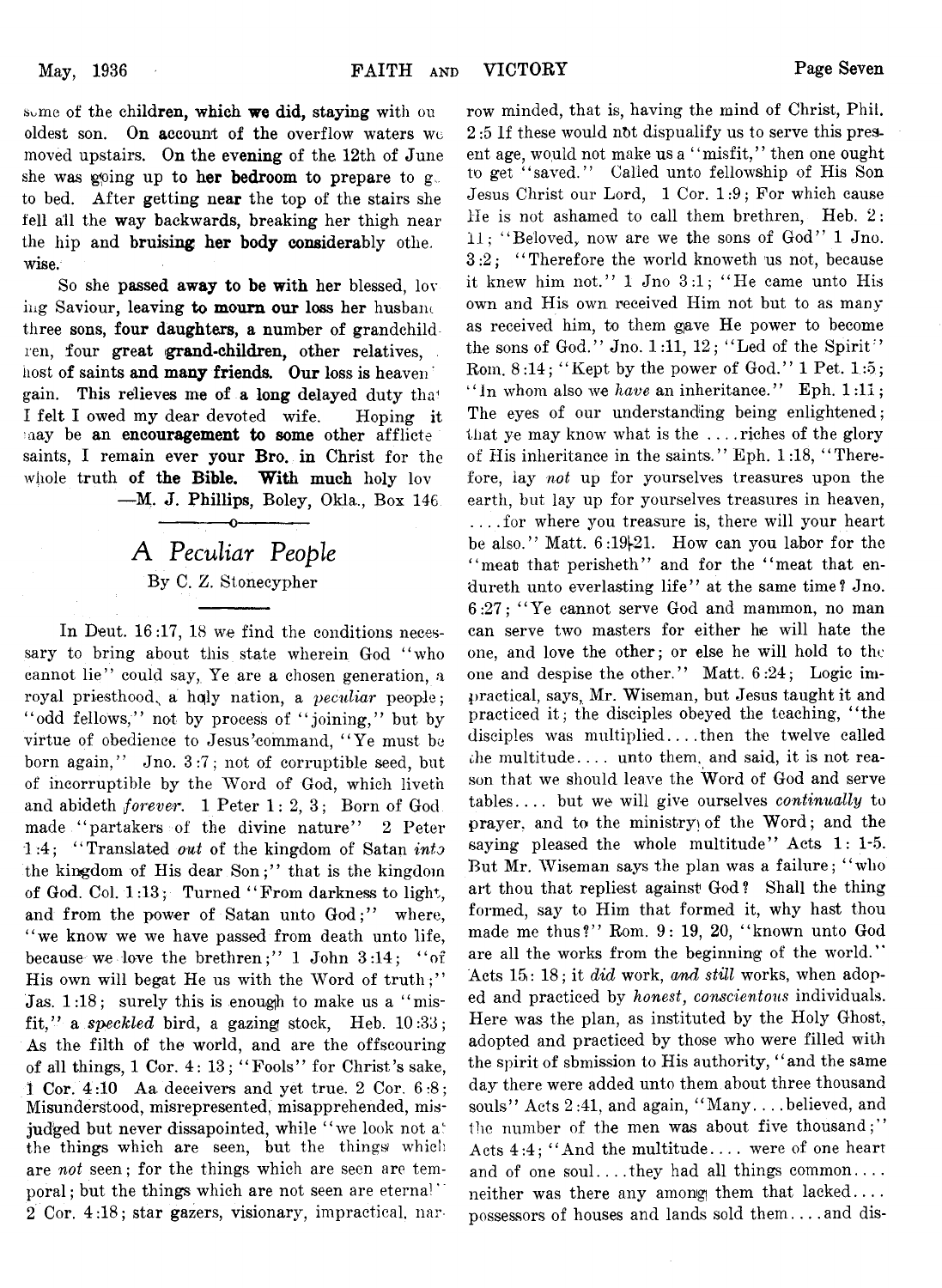**Page Eight**

**tribution was made to** *every* **man according as he had need" ; Acts 4:32-35; " they continued steadfastly in the apostles' doctrine and fellowship. . . . and pray ers continuing** *daily* **with one accord breaking bread from house to house" Acts 2 :41-46 ; enjoying it greatly, praising God and gaining favor with** *all* **the people and the Lord added to the church daily. Acts 2 :4" With great power gave the apostles witness of the** resurrection of the Lord Jesus. How little preaching do we hear today concerning the vesurrection **of Jesus Christ from the dead. Resurrection glory will give us resurrected churches. The gospel theme is the resurrection of Christ. Even David in his day recognized the importance of this one thing believing that God would raise up Jesus Christ to sit on** his throne, saying, that his (Jesus') soul was not **left in hell, neither did his flesh see coruption, Acts 3 2 :30-32; \* ' The word is nigh thee, even in thy mouth** and in thy heart, that is, the word of faith,....that **if thou shalt confess... .the Lord Jesus\ and shait believe in thine heart that God hath** *raised* **Him from the dead, thou shalt be saved" ; Rom. 10:8-10; Thus you see,** *our salvation depends* **on our belief in the resurrection of Jesus Christ. This in itself would** constitute an "odd fellow," one, of a "peculiar" **people. Can we, the children of God, mix up in political corruption, adorn burselves with worldly, gaudy apparel, bedecking ourselves with gold or pearls or even costly array? Would not a plain,** modest attire be more becoming to a child of God. **and would we not gather in more of the worthy poor to whom the gospel must be preached ? Luke 4 :1S. Cannot we forget the pleasures and vanities of this world, knowing that we have in heaven a more enduring substance. Heb. 10:34. Surely a child of God, a citizen of heaven, should have no trouble in refraining from the vanities of the earth when their affections are set on things above. Col. 3:1. " My kingdom is not of this world," said Jesus, Jno. 18 :36.**

### **---------------o---------------** *P articular*

**Some might say— Oh why be so particular ? Being particular enough will mean heaven in the end.**

**The regions of despair will be populated with screaming lost souls who were indifferent— about being particular.**

**God is a particular being. A jealous God. Jesus has only one bride. He was particular to choose one** which had on the wedding garment. The white linen—which is the righteousness of saints. Rev. 19:8.

\* **Christ loves us— His bride, with the same particular love that we as husbands are to love our wives. Eph. 5 :33. If we are really saints we are particular members in Christ's body which is God's Church. 1 Cor. 12:27.**

**When God, with His Son, made this earth, for comfort and his glory— He was particular to give us the law of gravity, the air we breathe, the water we drink, and many other things, knowing that the absence of any one of these would mean death to us.**

**When Jesus bowed his head and said " It is finished" when he arose and ascended, salvation was full an complete. If we are ever saved we must believe and accept the full plan and if we keep saved we must retain it all.**

**When we yielded to God's wooing call to repentance, we met the conditions recorded in 2 Cor. 7 :11. " What carefulness it wrought in you, yea, what fear, yea, what vehement, desire, yea, what zeal: And in in order to keep God's approval upon us, we must be particular about retaining that " carefulness" that " clearing" that " indignation" that " fear" that** " vehement desire" and that "zeal". For as ye have **therefore received Christ Jesus the Lord, so walk ye in Him. Col. 2 : 6.**

**In the day of judgment Jesus will be particular** in taking unto himself his "one and only bride".

The best we can live—is none too good.

**Therefore we entreat you in the fear of God, and** with love in Jesus name-BE PARTICULAR!

**— Erie E. Forbes.**

**The question is asked why Jesus said that, " the least in the Kingdom of God was greater than John the Baptist?" . We that are in the kingdom of God are purchased by the blood of Jesus. It was an immense sacrifice, greater than silver and gold. People value things according to the cost. John was not purchased by the blood of Jesus as Jesus was not yet crucified.**

**0 0 0 0 0**

Ind. Bear Christian workers:— I sure appreciate your good literature although I have neglected to order any for some time.

I am doing home missionary work, holding meetings and doing personal work. You may send the amount of tracts you wish as the Lord leads.

I went to visit the athiest's grave the second of last Nov., and saw one snake come forth and go back.  $\sim 10^6$ 

May God bless and prosper you in your good work is my prayer. Yours for the Kingdom, —F. H. Ault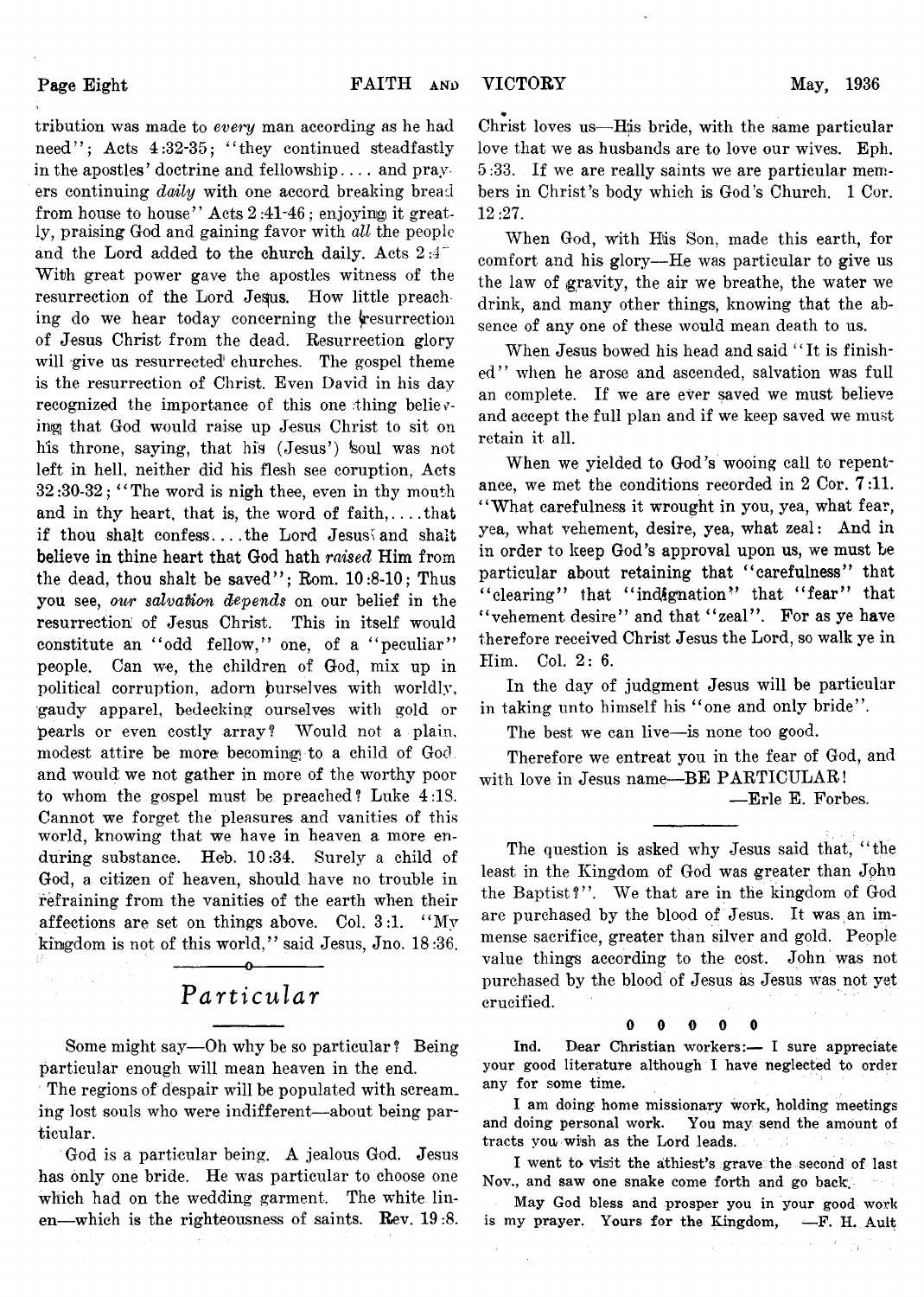



## *W ill You?*

Will you have a fruitless search? Will you seek the Lord too late,

When His offer is withdrawn,

Closed for ever mercy's gate? Oh, what sorrows wait for those Who refuse to enter in

To the way that leads to life, They will perish in their sin.

Will you strive, alas! in vain, At the barred and bolted gate,

Ye who wavered, trifled long,

Hesitating till too late? Oft to you the Saviour called;

But outside you choose to stay, Till life's brittle thread was snapt,

Ended then salvation's day.

Will you die a Christless death, Slighting mercy, unforgiven? Sin's dread guilt on you will rest? Just deserts will then be given. Love will not be offered then, Endless judgment you will bear; Those who will not grace receive. Will eternal sorrow share.

### EDITORIAL NOTES

### STABILITY OF TRUTH

The truth will bear investigation, and God's Word is the source of all truth. Truth is an element that will stand and vindicate itself. The more it is examined, just that much more it convinces one of its sterling qualities. Likewise, the life of one who has embraced the truth and has God's Wbrd abiding in them will bear investigation. They do not fear to come to the light and let their conduct be known. The life witnesses to the truth and convinces the investigator.

On the other hand, pretension, hypocrisy, sham and false theories fall to the ground when examined by the Truth, thereby proving their actual condition. Jesus said that those whose deeds are evil hate the light and will not come to it lest their wickedness be made known. They love darkness because it covers their evil deeds.

#### ORGANIZATION OR DISORGANIZATION

Leaders in the present day religious world have much to say about church organization. However, in actual practice it appears more like church dis-organization when they divide the so-called Christians into so many different bodies. Yet we find this eternal truth in the Bible that every description of the Church of God by the inspired writers shows its oneness and unity, and I fail to find scripture that teaches anything to the contrary.

### ARE YOU LIVING NEAR THE BORDER?

Doubt in the Christian life is due to doing doubtful things. A shadow comes over the experience when one indulges in questionable matters, or lives too near the border line. One becomes uncertain as to which side of the line he is on. This reminds me of a certain portion of the state line between Tennessee and West Virginia which for years was disputed by the two states. Therefore the citizens of that disputed territory did not know for certain in what state they lived. They lived too close to the line. Many people today are living too near the boundary line, spiritually speaking. The only safe place for your soul is to move away from the "disputed territory" clear over into the State of Righteousness. —L. D. P.

# A *Most Sensible Question*

All sorts of questions are being asked to-day. People are asking questions regarding health, regarding finances, regarding science, regarding art, regarding music, regarding politics, regarding business and regarding religion. To some persons life seems one gigantic question mark!

There are many "Information Bureaus," many sources of advice. Some puestions are correctly answered, others are not. Some are unanswerable.

About the most important and most sensible question that anyone can ask, was asked by a jailer at Philippi, many years ago. It is a question that every person should ask early in life; yet, it is a question which most people postpone asking until they are threatened with loss of health and life. There are some persons who never ask it. The question is: "What must I do to be saved?" Have you asked it?

When this question was first asked, it was answered with authority and simplicity. There was no possibility of misunderstandng the answer. And that answer is the only proper answer to be given to the person who asks that same question to-day. There should be no fear, no hesitancy and no uncertainity in repeating the apostle Paul's inspired words: "Believe on the Lord Jesus Christ, and thou shalt be saved." (Acts 16:30-31).

If the jailer who originally asked the question and heard the answer, experienced any difficulty in knowing just what to "believe," it was speedily removed; for the very next verse unforms us that Paul and Silas "spake unto him the word of the Lord." They told him and "all that were in his house," the wonderful story regarding the Saviour, the Lord Jesus Christ.

The jailer was not a careless listener. He heard the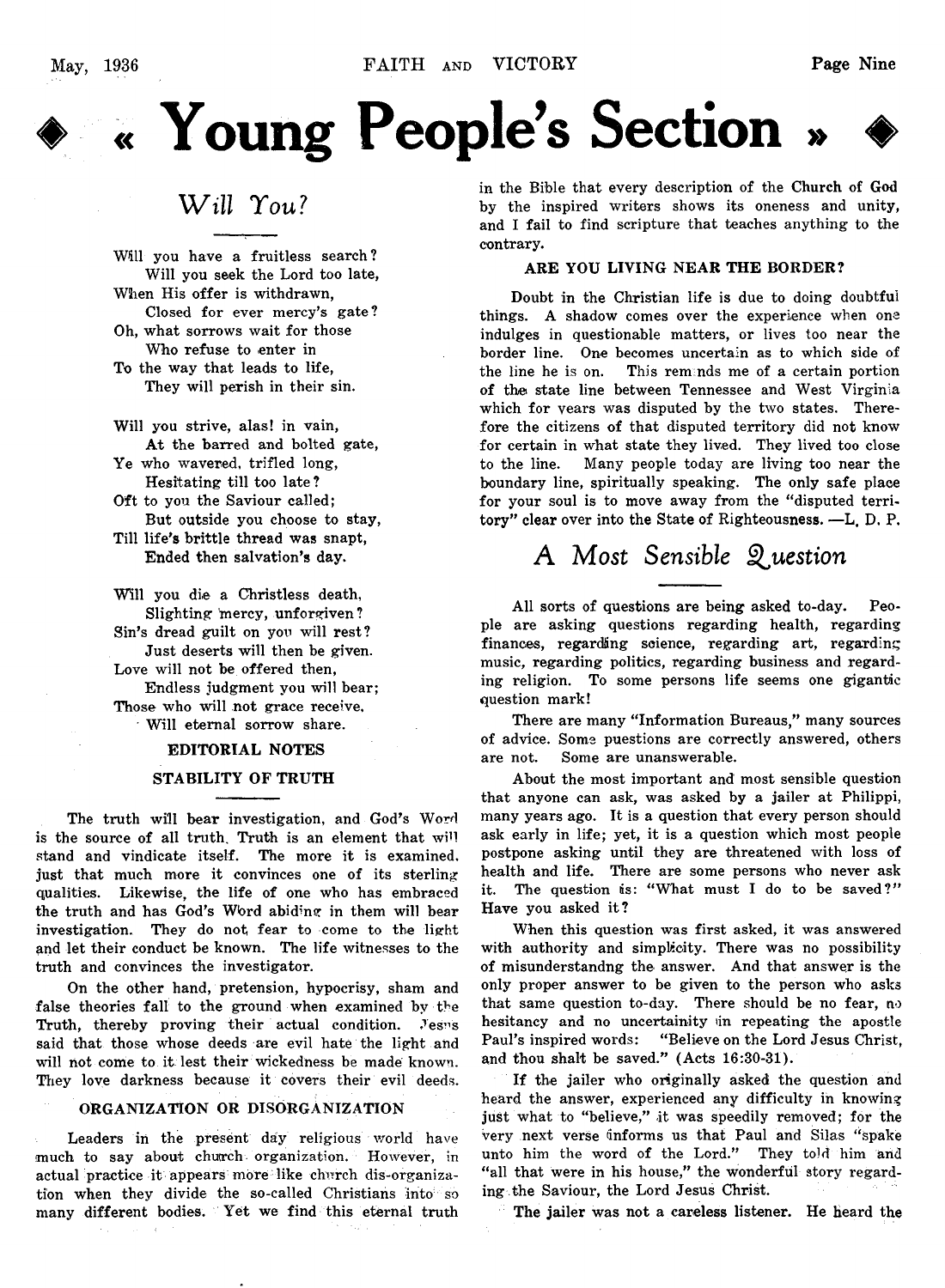good news, he believed it and was saved. He knew the Saviour as his own.

If you believe on the Lord Jesus Christ, you shall be saved to-day. You may be saying: " Why, I always believed that Jesus Christ was born of the virgin, lived a holy life, spake wonderful words and performed miracles, and was crucified, and yet I cannot say that I am saved." It is splendid that you believe these facts, but that is not the faith that saves.

Now you may be asking: " What then must I believe to be saved?" The very apostie who spake the word of the Lord to the jailer at Philippi, speaks the word of the Lord to you and tells you exactly what to believe to be saved.

In First Corinthians, chapter fifteen, he informs you that it is the gosped by which you are saved; and he then very definitely states the substance of the Gospel, or good news, in these words: "Christ died for our sins according to the Scriptures; and that He was buried; and that He rose again the third day according to the Scriptures." ,(verses 3 and 4).

Do you believe that the Lord Jesus Christ died for your sins and was buried and rose again? If not, you cannot be saved, for He is the only Saviour, and in order to save us He died for our sins on the Cross of Calvary and was buried in the garden tomb and was raised again for our justification.

If you have not yet believed that Christ died for your sins and that He was buried and that He rose again, won't you do so now and be saved? You have God's record of the facts in the Scriptures and that is sufficient for faith. "Faith cometh by hearing, and hearing by the Word of God." (Rom. 10:17).

Are you hesitating and do you want to ask: " Where do works appear in this way of salvation?" Notice how quickly the jailer at Philippi worked after he believed the Word of the Lord. The record tells us that he was "baptised" the night he believed. This is the proper place for baptism—after one has believed and not bfore. The jailer also took the prisoners who answered his question, and washed their stripes, and brought them into his house and set meat before them.

When one believes on the Lord Jesus Christ as this jailer did, there will be evidences of it in good works: for "faith worketh by love." (Gal. 5:6. Salvation is "not of works lest any man should boast." (Eph. 2:9). But this is "a faithful saying and these things I will that thou affirm constantly that they which have believed in God might be careful to maintain good works." (Titus 3:8). —T. M. O.

### **0 0 0 0 0**

Greenfield, Mo. Dear young people:— I am so glad to write to the "Faith and Victory." This is my first time to write. The first thing I do when the paper arrives at our home is to read the testimonies of the young people. I was saved last summer and baptised last month.

I am 12 years old. I love to serve the Lord, and do what is right, so that others may see that I am trying to do right, and turn to the Lord before it is too late. Not only for that reason, but that I may spend eternity

in Heaven, where there will be no more parting, sorrow, or pain. I am praying that others may see their lost condition, and be saved before it is too late, so that they will not have to spend their eternity in hell.

Pray for me, my parents, brothers and sisters, that we may be found serving the Lord. Your sister in Christ, —Lora Lee Hail.

### **CORRESPONDENCE**

**O O O O O**

**Haigler, Nebr. Dear Brother and: Sister in Jesus:— Praise the Lord for this beautiful day: and ior joy and peace in God. It is so wonderful what God's love is and what He does for those that fear Him. Glory to God! Well, I am still pressing on. The Lord has healed my children and helped and strengthened my body, and I praise His Holy name this morning.**

**I received the tracts and I am thankful. I am igiving them to many, and i pray it will turn their [hearts to God. There is so many in the wayward** path of life. The harvest truly is plenteous. Oh, **'how my heart longs to spread God's Word. So remember me in your prayers. I remain as one ready to do God's will. — Mrs. Elia Tucker,**

$$
0\qquad 0\qquad 0\qquad 0\qquad 0
$$

Texas. Deor Bro. Pruitt:— I can truly thank God for his goodness to me. I have had the typhoid fever since I last wrote you. I can truly say God healed me for I put my whole life in his hands to deliver. I am thanking and praising Him for his wonderful saving, keeping and healing power. My oldest boy received the Holy Spirit last fall. Oh, it is joy unspeakable and full of glory!

I feel like the saints have remembered my request for prayer, for God has wonderfully answered.

I am sending a request for prayer for my smallest boy. He has kidney trouble. I truly believe God can heal him.

Enclosed please find some money for which send me' some) tracts. I find a lot of people who like to read them. I ask God to direct me in passing them on.

Please remember my family and myself in prayer. Your Sister in the Lord standing for the whole truth,

—Mrs. Marshall A. Brown. **o o o o o**

Ark. Dear Sirs: - A friend handed me severel of your trects some time ago. I enjoyed them so much that I passed them on to some of my friends. They told me that they enjoyed them very much. I am calling for more.

I must tell you, that I think it is a splendid work that ynu are doing. I finid those meaty sermons very nourishing to my soul, and I am sure that millions of others are blessed by reading them.

Please send me a sample of fifty different tracts; also the paper, "Faith and Victory."

I am enclosing a small amount which I hope will cover mailing charges.

I thank you very much and may God bless you.

Yours sincerly. — Pauline Wilkes.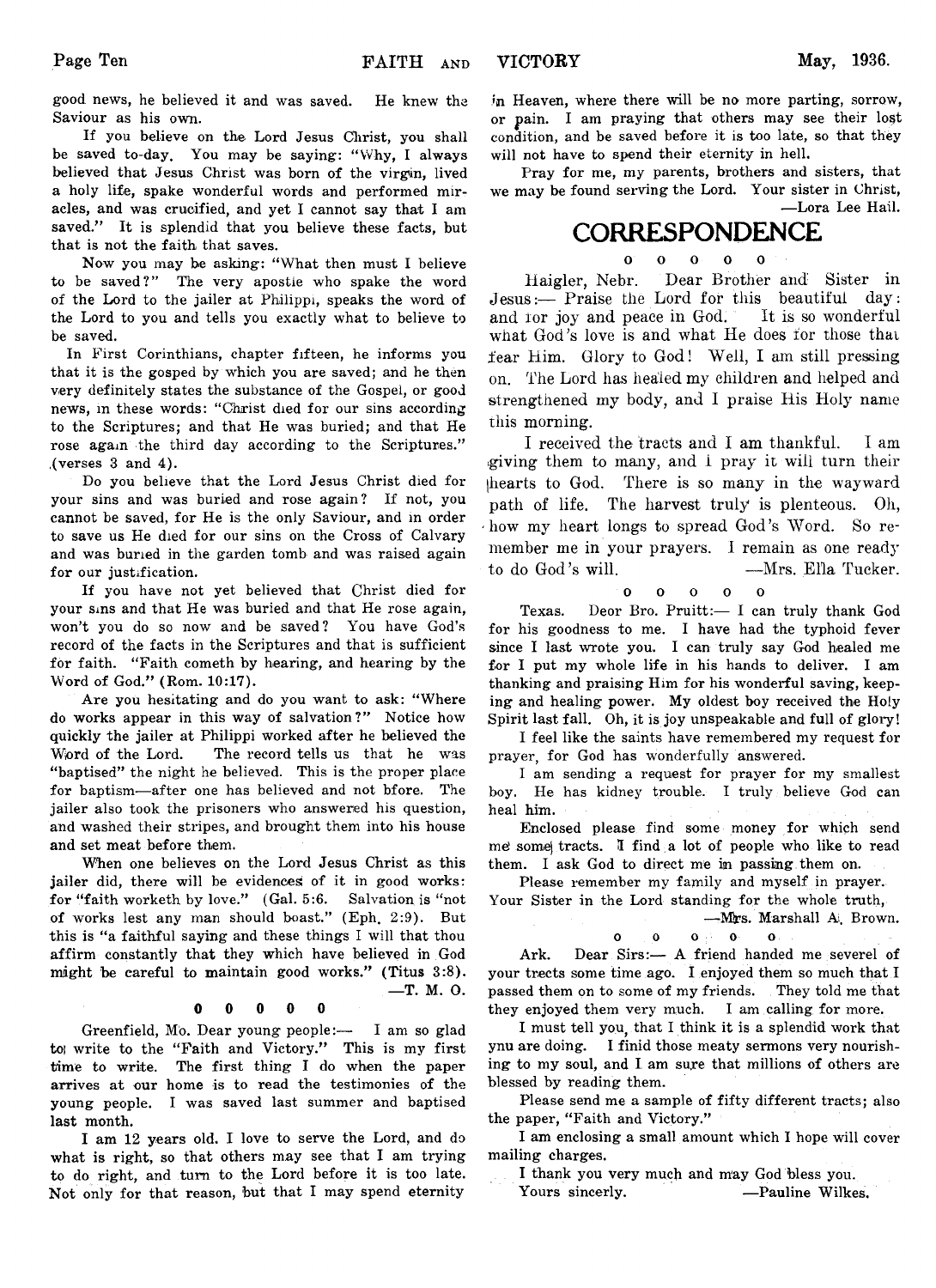Oregon. Greetings to all the dear saints from Oregon:— I feel like writing our testimony this A. M. The Lord has been so good to us in every way since coming to this place. We feel more determined to press on for the Lord till Jesus calls us up higher. The best thing we can say for Jesus is keepnig us saved. And then He has given us an opening to have S. School and prayer meetings. We begin asking God to help us find honest souls and a place to meet. And an old lady that iost her husband just throwed her house wide open for meetings, and asked us if we would not come and have Sunday School and prayer meeting. How we thanked the Lord for this privilege! Several other homes have asked for prayer meetings. Our number is increasing all the time in attendance. This is an old people's town; many of them retired. How precious to see old people calling for prayer meetings. We are to have prayer meeting Wednesday night with the oldest lady in town. She is 98 years old; uses a wheel chair. But they roll her to our meeting, and she invited us to come to her home, Praise God!

Grace Myers, our oldest daughter, joined us in January to make her home here, and she is so much help in the work. We ask an interest in all the saints' prayers that the Lord will lead these dear souls out in the clear light. O, how we want to keep humble so God can use us to be a help to precious souls. Your saved brother and sisters, —Emmanuel, O. K. and Grace Myers.

**0 0 0 0 0**

Tenn. To all the dear saints of God; Greetings in Jesus precious name:— I feel led to write my testimony. how the dear Lord called me out of a sect (Methodist) and is taching me His Holy Way. Praise His Holy name. I was a user of tobacco and coffee, and the blessed Lord helped me to quit it. I also used remedies, but I find the Lord is just the same today. He heals all our sickness.

Dear saints, pray for me that the Lord will always have His way through me, His will, not mine.

I sure have been persecuted. I am not of the world This world has ceased to be a friend to me, but I have a greater friend, my loving Saviour. Praise His name forever! He is able to keep us through all this world of sin. Let us never tire or ever give the battle o'er, for the harvest is great, but the laborers are few. Pray that God will give more laborers to work in His harvest. Pray that I raise my four children for God. My husband is unsaved; pray for him. May God bless and keep you Your sister in Christ. - Mrs. Rosa Cook.

**o o o o o**

Okla. Dear Bro. and Sister Pruitt:— I just feel so good after reading my Faith and Victory paper. I received a wonderful blessing from the testimonies. For myself I am rejoicing in my Saviour's love. I obey His sweet Spirit day by day and love to tell of my experience. When I obey His blessed Word, how He loves and blesses my soul. Oh, how I rejoice in His wonderful love. On the 11th day of November last year He saved my husband from his sins, and now he testifies and prays. He talks of Jesus and trusts in His love. Now we walk together in this life. We are walking toward that home

above. Oh, how sweet this life is to me when I know that I can meet my precious Saviour in the clouds of glory and dwell • with Him forever and rejoice in His precious love for me. From your Sister, -Jemmie Hays.

### **o o o o o**

Mo. Greetings to you brothers and sisters in Jesus' name, and to you dear frieinds and co-workers with God.

I am glad, moreover I am rejoicing to say that two of your precious and very valuable tracts of truth floated into fy hands on yesterday. You may rest assured that I surely did appreciate them, indeed. One of them was called, "Not a word," the other one, "Cast thy burdens upon the Lord." I do believe that they came to my hand in answer to prayer which I am praying at this time. If I will obey them 1 know that my prayer will be answered. So, now, you see, you must keep up this tract work, for it is really worth while. Let me beg you to please kindly send me ail different kinds of your tracts and papers, and tell me of your books.

Let me earnestly persuade you to be of good courage, for your reward will be great in heaven.

Now, may love abide and may peace be multiplied unto you. —Aimer Harrison.

**0 0 0 0 0**

Okla. Dear Bro. and Sister Pruitt: Greetings in Jesus precirus name:— We are receiving your paper and enjoying it. God is blessing your work so be encouraged, and press on. We feel God's Spirit in every line, and as I read it through, I pass it on to other friends in spiritual need. Some hungry soul is sure to feed.

My husband and I are saved, sanctified and enjoying the blessings of the Lord. Pray for us.

—Mrs. Walter Cummins.

# Duties Of A Pastor

 $- 0 -$ 

**(1) They should be filled with the holy Spirit and** love of God, consecrated to suffer for the cause of **which, they have been called to labor in.**

**(2) They should be diligent and found of him in peace, without spot and ^blameless. 2 Peter 3 :11. (3) They should be vigilant,, (watchful). This is a true saying, if a Man desire the office of a bishop, he desireth a good work. A bishop then must be** blameless, the husband of one wife, vigilant, sober, **of good behaviour, given to hospitality, apt to teach; 1 Tim. 3:1-2,.**

**(4) They should look after their flock, as a shepherd would look after his sheep, and example: How think ye? if a man have an hundred sheep and one of them be gone astray, doth he not leave the ninety and nine, and goeth into the mountains, and seeketh that which is gone astray ? and if so be that he find it, verily I say unto you, he rejoiceth more of that sheep, than of the ninety and nine which went not astray. Even so it is not the will of your Father**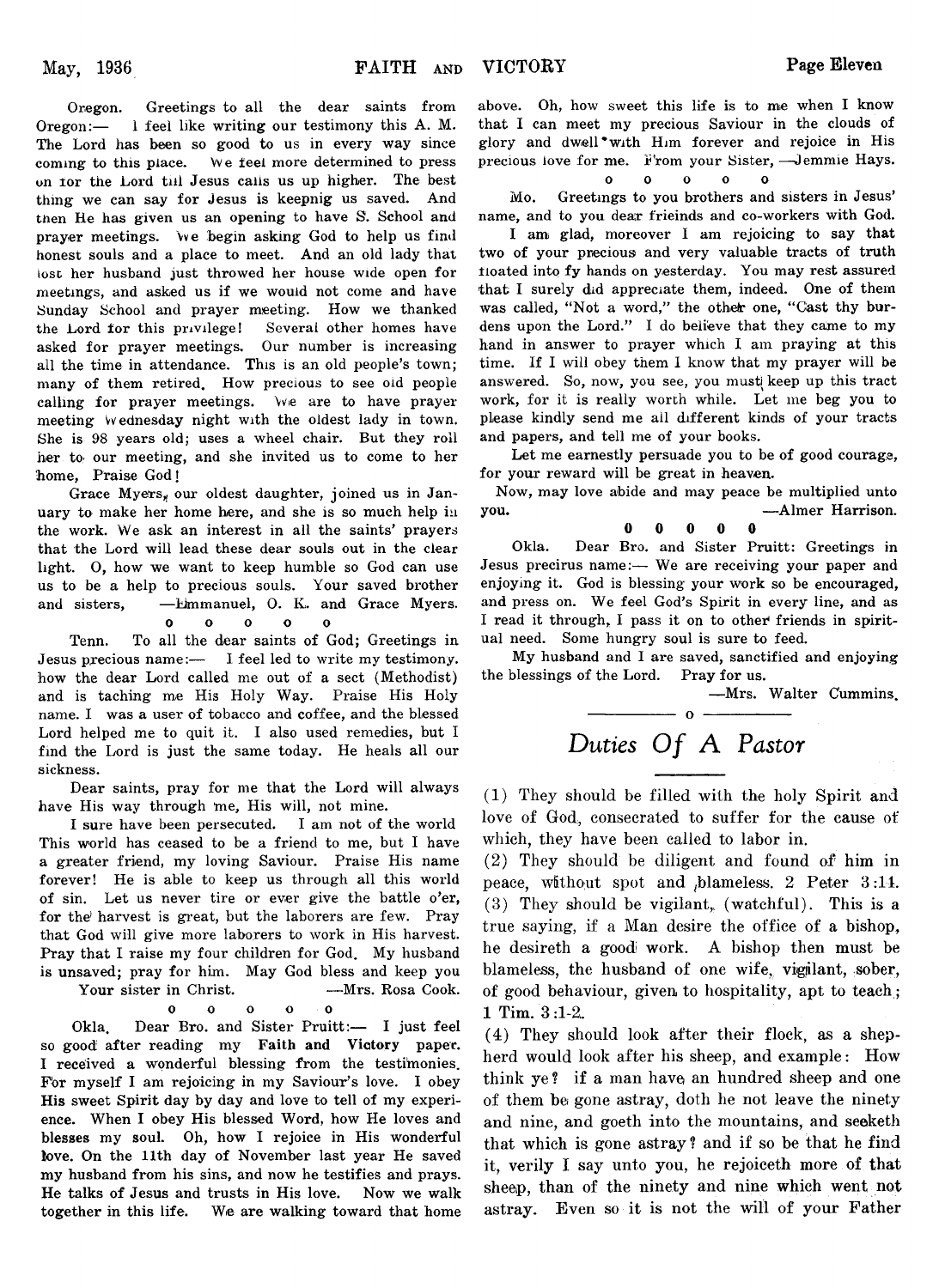**which is in heaven that one of these little ones should perish.** Matt. 18:12-14.

We should remember that there is a great Shep-**Jierd over us and that we shall give an account oi our steward-ship.**

**The elders which are among you I exhort, who am also am elder, and a witness of the sufferings of Christ, and also a partaker of the glory that shal] be revealed: Feed the flock of God which is among you, taking the oversight thereof, not by constraint, but willingly ; not for filthy lucre, but of a ready mind; neither as being lords over God's heritage, but being ensamples (or examples) to the flock, and when the chief Shepherd shall appear, ye shall receive a crown of glory that fadeth not away. 1 Pet. 5:1-4.**

We are not only responsible for the flock, of which the holy Ghost hath made us overseers, but for the increase; may God give us great wisdom in **caring for the Lambs, and see that they are at their feeding place at each meal time, (at each church service,) Heb. 19:25.**

**If we were looking after a flock of sheep, for some one, and they should come at feed time, and see how they were getting along, and as he would take an inventory of them; and would say, " Where is that cripple sheep?" Then we would answer, " It has not been up for several weeks. ' ' At once he would begin to admonish us, to go and look for it. and would** very likely accompany us; then after a long and dil**igent search, we would find it sunk into some miry place, almost starved to death, or perhaps some wolf had caught it, cut its throat, and taken its very life's blood; if we remained in his service at all, it would be after we were rebuked, and severly chastised. Is not God's children of more value than many sheep? — R. M. Porter.**

### **0 0 0 0 0**

**Okla.— To the Faith and Victory paper; Dear brother and sister: I want to tell you, we enjoy your paper so m!uch. T received the Holy Ghost 5 years ago and have never grown tired of the way yet. Jesus has wonderfully healed my body many times and also my family. God has blessed me with a good husband and seven children. My husband received the Holy Ghost two years ago. Praise the name of the Lord. I am so glad His blood reaches me. Dear saints of God, all, pray that we will raise our children** up to be God fearing; men and women. We have a **good band of saints at our home town but we live \* miles from there so we have services and Sun. School** at the nearest school house. We have had a hard battle

**to fight th!is winter but are praising the Lord for** this beautiful weather. We desire the prayers of **the sainls that our work may continue. May God bless all is my prayer.**

> **Yours for more Faith and Victory, — Sis. and Bro. Vangundy. 0 0 0 0 0** CONCERNING THE BIBLE STUDY

Owing to the change which is being made in the editors of the Bible Study lessons the first three lessons and a portion of the fourth is gotten up by Sister Orr, and the rest is prepared by your new editor, Bro. Porter.

These Bible Study lessons are very inspiring and helpful and soul building to our readers who are more or less isolated and should be to all saints everywhere. They are real good to use in your Sunday Schools, many are doing this and many more should begin. They can be used in gatherings for Bible readings through the week. They will be food for your soul to use them in Home Study of the Bible.

The subscription rates for the Faith and Victory paper are here given:

| One copy for one year\$ .25            |  |
|----------------------------------------|--|
|                                        |  |
|                                        |  |
|                                        |  |
|                                        |  |
| One hundred copies for one year  15.00 |  |

This paper contains sixteen pages and is issued each month. It will be splendid to be circulated in your Sunday Schools and Bible Readings.

Send for a roll and use them, keeping the truth of the gospel scattered around among your friends and neighbors.



It is with humbleness of heart and mind, but with much courage, that we face the undertaking before us. We not only count it a duty but esteem it a privilege to do service for our Lord and Saviour. It is with love to all and a burden for lost souls that we endeavor to labor on in the Lord's vineyard. We have no stones to throw, nor reflections to cast on any one, because we realize that "by grace are we saved through faith and that not of ourselves—it is the gift of God."

We earnestly covet your prayers in our behalf that only those things will be put forth that will edify, and cause us to seek a closer walk with the Lord. We have no confidence in the flesh therefore we seek the leadings of the Spirit continually.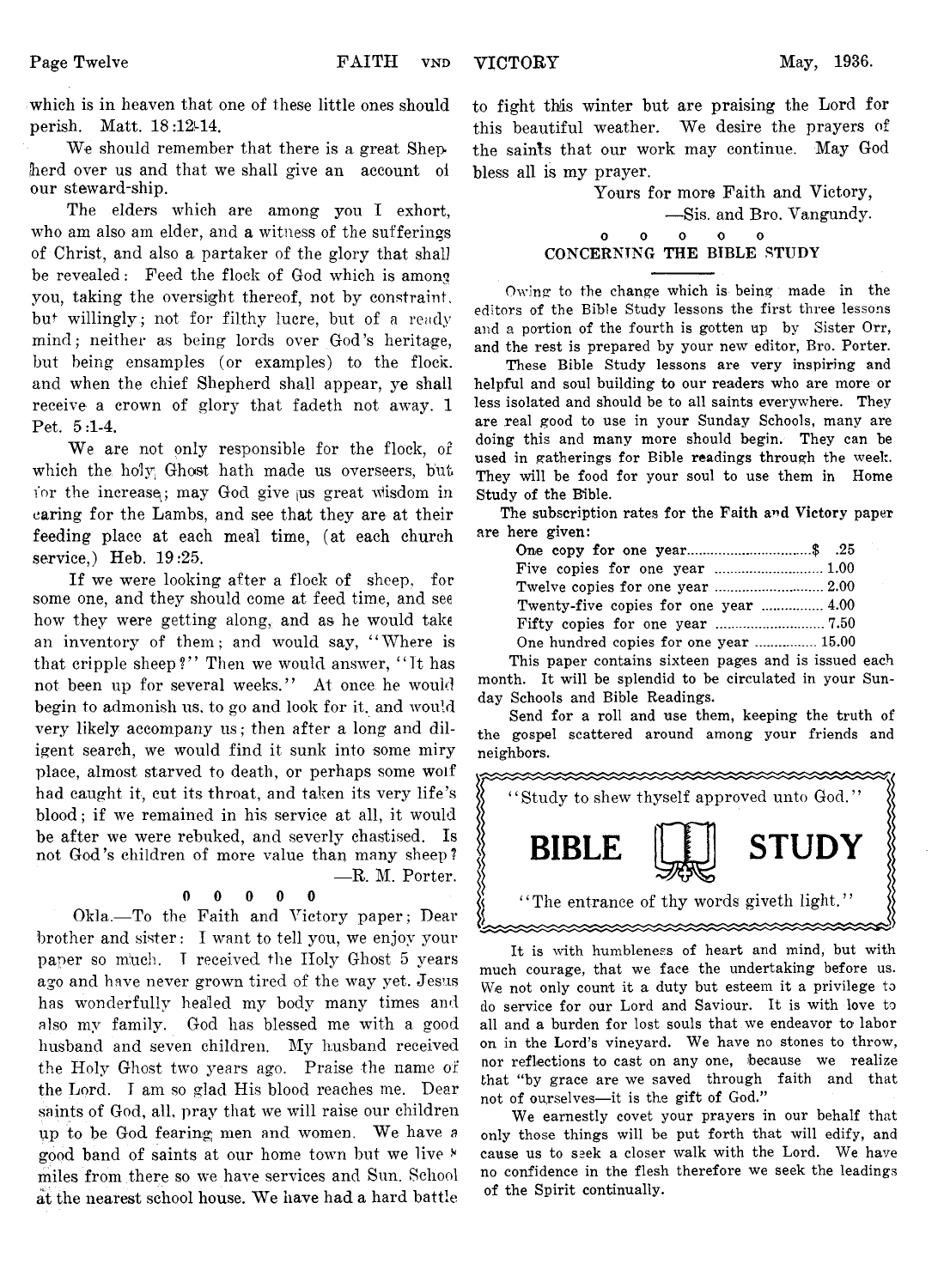"So little done, so much to do." Therefore we should seek earnestly, and choose carefully that we put first things first.

Since this same lesson is used in the Intermediate, Young people, and Bible classes of some Sunday Schools, with ages ranging from 10 to about 80 years of age. you can readily see that it is difficult to arrange the same lessons for the different classes. If the thought advanced does not seem as fitting or appropriate for that age of pupils as it might, please bear with us and make the necessary adjustment. With our Sunday School space limited we will only offer an outline for a guidance. I think it very nice to see a class of boys and girls studying from their own Bibles, but since all classes are unable to do this we must use other means for study.

If all the classes of the Study uses the same lesson the Superintendent can easily review the classes, beginning with the card class, and advancing from one class to another as the points of discussion becomes more difficulty. Here is an opportunity for the superintendent to impress the practicel thoughts and truths of God's Word upon the minds of our young people and children. These good thoughts together with memorizing verses truly are the cream of the lessons.  $-0$ . C. Porter.

### Sunday, May 3, 1936.

### Home Study For The Week

April 27—Jesus Teaches Forgiveness. Luke 17:1-4.

April 28—Jesus Teaches Humility. Luke 17:5-10. April 29—Jesus Teaches Gratitude. Luke 17:11-19.

April 30—Paul Teaches Forgiveness. Col. 3:12-17.

May 1—James Teaches Humility. James 4:1-9.

May 2—Paul Teaches Gratitude. Phil. 4:4-7.

May 3—The Mind of Christ. Phil. 2:1-11.

Subject—Jesus Teaches Forgiveness, Humility and Gratitude.

### Leseson Text, Printed Portion—Luke 17:1-19.

Luke 17:1 Then said he unto the disciples. It is impossible but that offences will come but woe unto him, through whom they come!

2 It were better for him that millstone were hanged about his neck, and he cast into the sea, than that he should offend one of these little ones.

3 Take heed to yourselves: If thy brother trespass against thee seven times in a day, and seven times in a day turn again to thee, saying, I repent; thou shalt forgive him.

5 And the apostles said unto the Lord, Increase our faith.

6 And the Lord said, If ye had faith as a grain of mustard seed, ye might say unto this sycamine tree, Be thou plucked up by the root, and be thou planted in the sea; and it should obey you.

7 But which of you, having a servant plowing or feeding cattle, will say unto him by and by, when he is come from the field, Go and sit down to meat?

8 And will not rather say unto him, Make ready wherewith I may sup, and gird thyself, and serve me, till 1 have eaten and drunken; and afterward thou shalt eat and drink?

9 Doth he thank that servant beacuse he did the things that were commanded him? I trow not.

10 So likewise ye, when ye shall have done all those th ngs which are commanded you, say, we are unprofitable servants: we have done that which was our duty to do.

11 And it came to pass, as he went to Jerusalem, that he passed through the midst of Samaria and Galilee.

12 And as he entered into a certain village, there met/ him ten men that were lepers, which stood afar off:

13 And they lifted up their voices, and said, Jesus, Master, have mercy on us.

14 And when he saw them, he said unto them, Go shew yourselves unto the priests. And it came to pass, that, as they went they were cleansed.

15 And one of them, when he saw that he was healed, turned back, and with a loud voice glorified God,

16 And fell down on his face at his feet, giving him thanks: and he was a Samaritan.

17 And Jesus answering said, Were there not ten cleansed ? but where are the nine ?

18 There are not found that returned to give glory to God, save this stranger.

19 And he said unto him, Arise, go thy way: thy faith hath made thee whole.

Memory Verse—Be ye kind one to another, tenderhearted, forgiving one another, even as God for Christ's sake hath forgiven you. Eph. 4:32.

Central Thought—Jesus' Standard of forgiveness, Himility and Gratitude.

Practical Truth—Real forgiveness from the heart shows humility and causes gratitude in the one forgiven.

### SUGGESTIONS FOR TEACHERS

A man who thanked Jesus. Three marks of Christian strength.

### EXPLANITORY NOTES

Jesus measures strength by the ability one has to bear the fruit of the Spirit. Love caused the stranger to return with thanksigiving when he received healing of the loathsome disease of leprosy, incurable by man. But thank God, Jesus can heal all manner of diseases, leprosy, a type of sin incurable only by the Great Physican, and sin can only be cleansed, by faith in the crucified and risen Lord. These cleansed lepers must show themselves to the priest, and get his approval to be admitted into the company of the clean or those free from leprosy. So those cleansed from sin must have the witness of the Holy Spirit from Jesus our High Priest before they are admitted into fellowship with the saints of those free from sin. Jesus teaching forgiveness caused the disciples to ask for an increase of faith. The living faith pure as mustard seed brings mountain removing, tree-uprooting power. No object can be in the way of "The Faith" of God." God bless this lesson to the good of the dear children of God. Help that rebukes be given in humility, and help the offender to receive the rebukes in humility also, and repent so forgiveness can be given. Help all to see by this lesson that after we have done all required of us, we are only unprofitable servants. God is under no obligations to us. He could get along without us. But He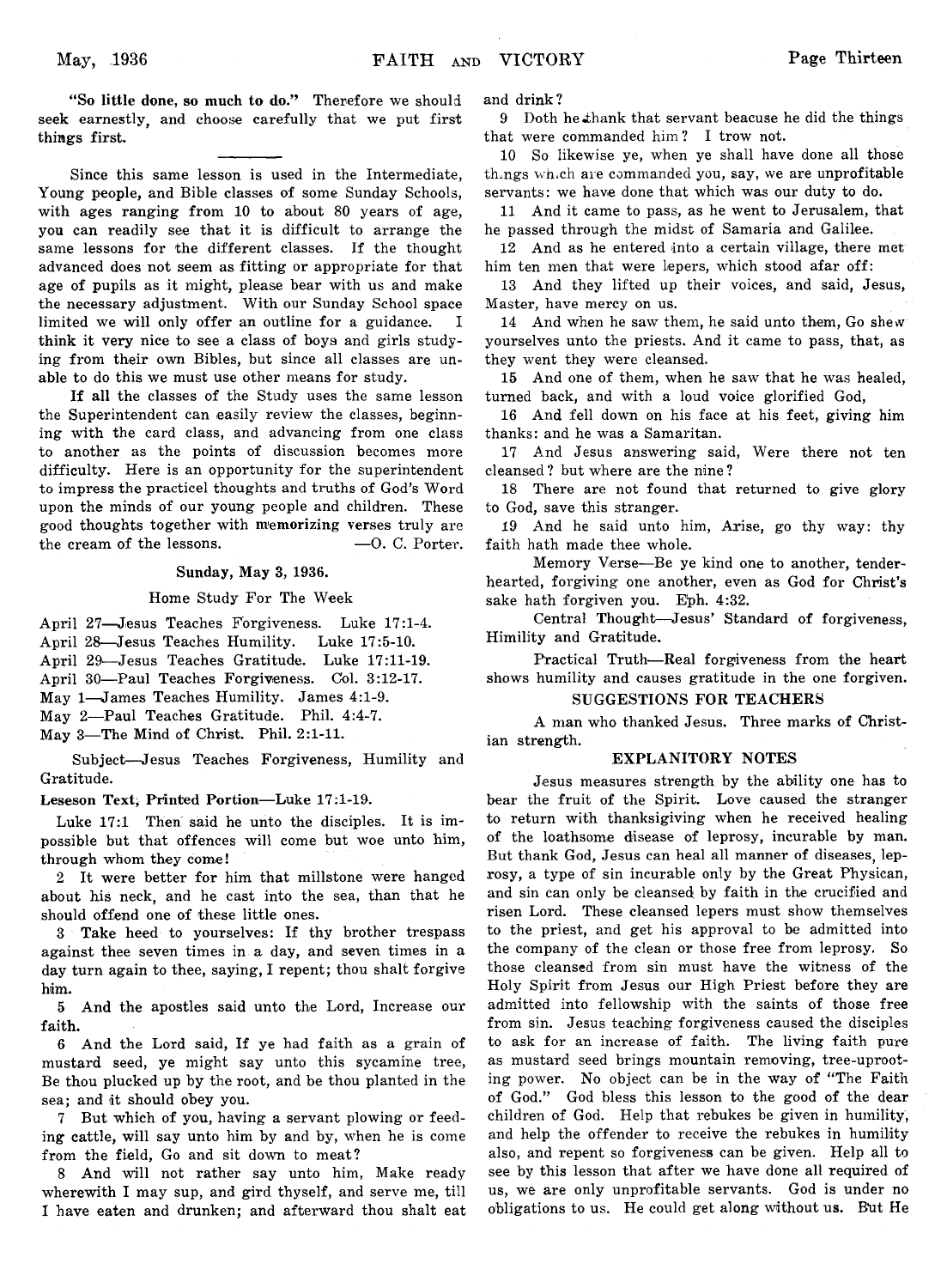loved us because we needed Him. During his personal ministry and probably in January 30 A. D. He proved himself Teacher, Healer and King, wonderful Saviour, Great Physician for soul and body.

### Sunday, May 10, 1936.

Home Study For the Week

- May 4—Learning to Pray. Matt. 6:5-8.
- May 5—The Perfect Prayer. Matt. 6:9-14.
- May 6— Faith and Prayer. John 14:11-20.
- May 7—Humility in Prayer. Luke 18:9-14.
- May 8—Encouragement to Pray. Luke 11:9-13.
- May 9—Earnest Prayer. Psa. 63:1-8.
- May 10—Devotional Reading Psa. 38:1-9.

Subject—Effectual Prayer.

**Lesson Text, Printed Portion**—Luke 18:1-14.

Luke 18:1 And he spake a parable unto them to this end, that) men ought always to pray, and not to faint;

2 Saying, There was in a city a judge, which feared not God, neither regarded man:

3 And there was a widow in that city; and she came unto him, saying, Avenge me of mine adversary.

4 And he would not for a while: but afterward he said within himself, Though I fear not God, nor regard man;

5 Yet because this widow troubleth me, I will avenge her, lest by her continual coming she weary me.

6 And the Lord said, Hear what the unjust judge saith.

7 And shall not God avenge his own elect, which cry day and night unto him, though he bear long with them?

8 I tell you that he will avenge them speedidly. Nevertheless when the Son of man comth, shall he find faith on the earth?

9 And he spake this parable unto certain which trusted in themselves that they were righteous, and despisd other :

10 Two ment went up into the temple to pray; the one a Pharisee, and the other a publican.

11 The Pharisee stood and prayed thus with himself, God, I thank thee, that I am not as other men are, extortioners, unjust, adulterers, or even as this publican.

12 I fast twice in the week, I give tithes of all that I possess.

13 And the publican, standing afar off, would not lift up so much as his eyes unto heaven, but smote upon his breast, saying, God be merciful to me a sinner.

14 I tell you, this man went down to his house justified rather than the other: for every one that exalteth himself shall be abased; and he that humbleth himself shall be exalted.

Memory Verse—God be merciful to me a sinner. Luke 18:13.

Central Thought—Jesus Standard for Prayer.

Practical Truth—Faith in God, with the ability to ask, and many times without asking, the hearts desire is granted.

Suggestions To Teachers

How to pray effectively. When prayer changes things.

#### EXPLANATORY NOTES

The chapter from which our lesson was taken

has several examples of effectual prayer. 1st, the widow desiring to be avenged of her adversary. 2nd, The publican in the temple; the humble way he prayed in contrast with the self-righteous Pharisee,s prayer. The importunity of the widow. The patience manifested by her oft coming, and the effect, an answer. Let Gods little ones learn to patiently wait on God. Psa. 25:3; 69:6: Isa. 40:bl. While the unjust judge selfishly for his own sake did what he ought to have done justly and willingly for the widow's sake. But not so with God. His ear is ever open to the cry of his children; someone has written on the fly-leaf of their Bible " Thank God for unanswered prayers." We should always remember He knows best and keep on waiting until He tells why we are denied. 3rd, Peter asking what those who had left all to follow him should have, Luke 18:28-30. 4th, the blind beggar, what an example, this same 18th chapter verse 35-43. Note the answer of this earnest call verse 42, and remember, faith is the imnortant thing in all prayers. Faith in our God who is abundantly able to supply our every need, always in a loving remembrance of the "ought always to pray," with no inclination to "faint." seeings to it that you not only pray, but that you pray effuctually.

#### Sunday, May 17, 1936.

### Home Study For The Week

May 11—Jesus Inspires Honesty. Luke 19:1-10.

May 12—Micah Teaches Justice. Micah 2:1-5; 6:8.

May 13—Religion in Business. Deut. 24:10-15, 17, 18.

May 14 Dishonesty in Business. Amos 8:4-8.

May 15-Honesty, the Cornerstone of Character. Matt. 7:15-20.

May 16—The Accusing Conscience. Matt. 26:14-16; 27: 3-5.

May 17—Devotional Reading Psa. 15:15.

SUBJECT—Jesus Inspires Honesty

Lesson Text, Printed Portion—Luke 19:1-10, 45-48.

Luke 19:1 And Jesus entered and passed through Jericho.

2 And behold,there was a man named Zacchaeus, which was the chief among the publicans, and he was rich.

3 And he sought to see Jesus who he was; and could not for the press, because he was little of stature.

4 And he ran before, and climbed up into a sycamore tree to see him: for he was to pass that way.

5 And when Jesus came to the place, he looked up, and saw him and said unto him, Zacchaeus, make haste, and come down; for to day I must abide at thy house.

And he made haste, anid came down, and received him joyfully.

7 And when they saw it, they all murmured, saying, That he was gone to be guest with a man that is a sinner.

8 And Zacchaeus stood, and said unto the Lord; Behold, Lord, the half of my goods I give to the poor, and if I have taken any thing from any man by false accusation, I restore him fourfold.

9 And Jesus said unto him, This day is salvation come to this house, forsomuch as he is also a son of Abraham.

10 For the Son of man is come to seek and to save that which was lost.